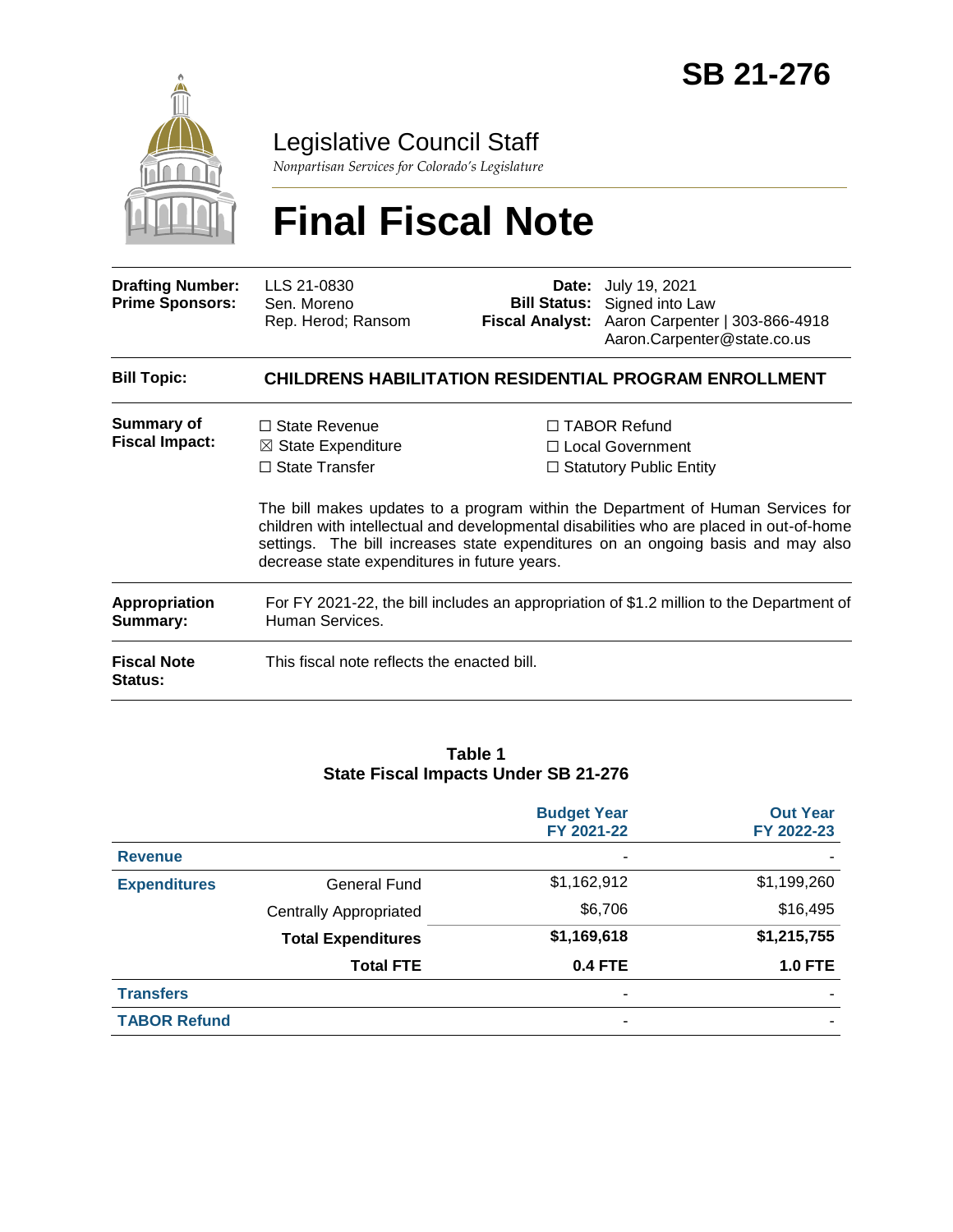# **Summary of Legislation**

Under current law, the Department of Human Services (DHS) contracts with a licensed provider to administer services to children and youth with intellectual and developmental disabilities who are placed by county departments of human services in out-of-home settings. The DHS currently contracts for 10 beds. The bill makes the following changes to the program:

- allows the DHS to contract with multiple providers;
- requires that providers be approved as service providers for the Children's Habilitation Residential Program Waiver (CHRP);
- requires county departments to refer children to be assessed for enrollment in the CHRP program before placing a child in the DHS program;
- requires the DHS, instead of the county departments, to reimburse the provider for costs associated with placing a child in the DHS program;
- adds providers of case management services to the list of entities that may voluntarily apply children for placement in the DHS program;
- requires that eligible children who are referred to the DHS program by entities other than county departments to be enrolled in CHRP; and
- clarifies that a family who is voluntarily applying for placement in the DHS program must work directly with the provider to determine responsibility for payment.

# **State Expenditures**

The bill increases state expenditures in the DHS by \$1.2 million and 0.4 FTE in FY 2021-22 and \$1.2 million and 1.0 FTE in FY 2022-23, as shown in Table 2 and discussed below.

#### **Table 2 Expenditures Under SB 21-276**

|                                           |                   | FY 2021-22     | FY 2022-23     |
|-------------------------------------------|-------------------|----------------|----------------|
| <b>Department of Human Services</b>       |                   |                |                |
| <b>Personal Services</b>                  |                   | \$29,910       | \$71,783       |
| <b>Operating Expenses</b>                 |                   | \$675          | \$1,350        |
| <b>Capital Outlay Costs</b>               |                   | \$6,200        |                |
| <b>Additional Beds</b>                    |                   | \$1,126,127    | \$1,126,127    |
| Centrally Appropriated Costs <sup>1</sup> |                   | \$6,706        | \$16,495       |
|                                           | <b>Total Cost</b> | \$1,169,618    | \$1,215,755    |
|                                           | <b>Total FTE</b>  | <b>0.4 FTE</b> | <b>1.0 FTE</b> |

<sup>1</sup> *Centrally appropriated costs are not included in the bill's appropriation.*